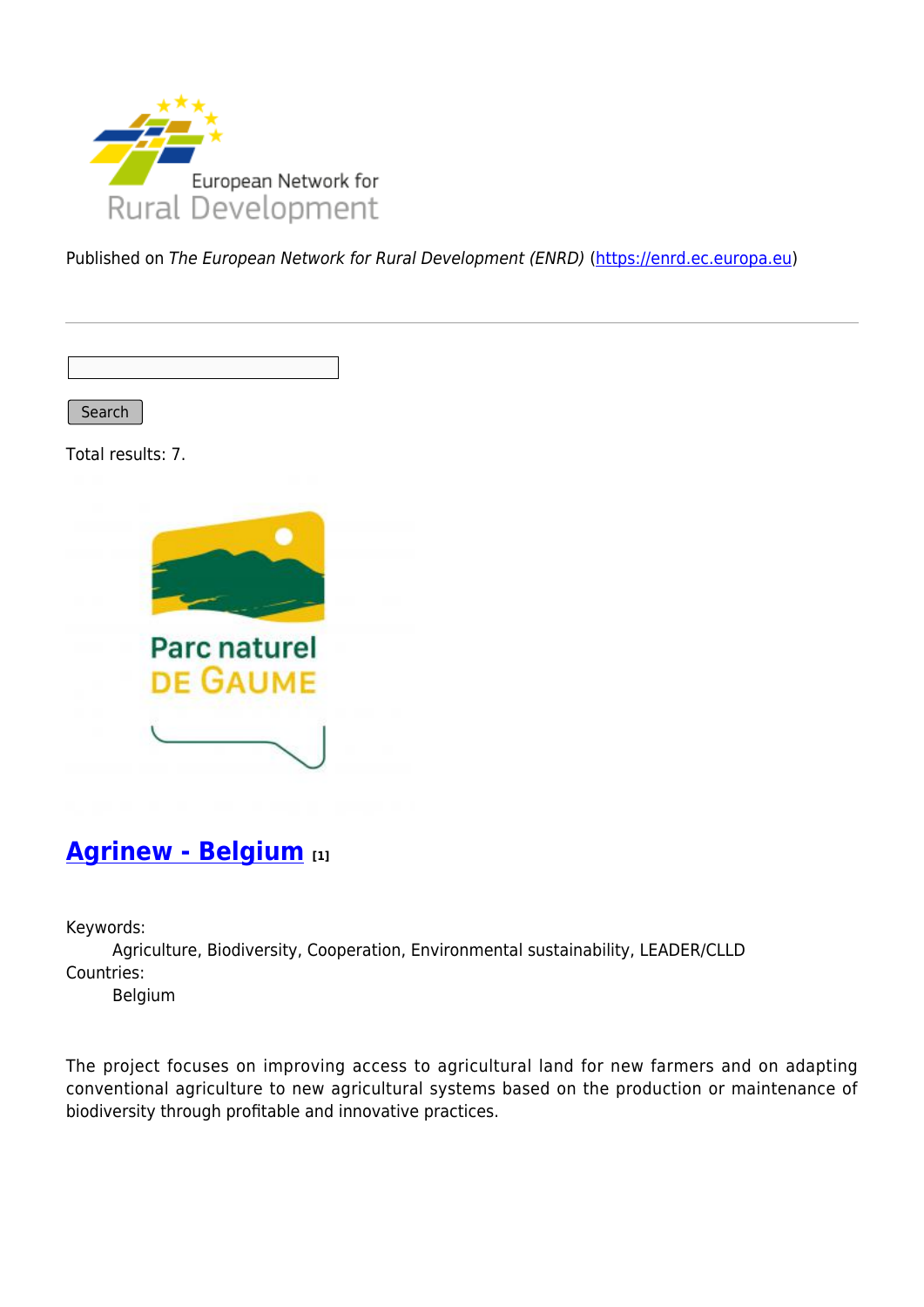

# **[Café Edelstein – designing a village's meeting point](https://enrd.ec.europa.eu/projects-practice/cafe-edelstein-designing-villages-meeting-point_en) [2]**

Keywords:

Culture, Demography, Diversification, LEADER/CLLD, Local food, Social inclusion Countries:

Germany

In order to strengthen and expand the function of a community café as a focal point of the village community, the outdoor area of the old school hosting the café was rebuilt and designed in such a way that community events can be held outdoors.



## **[Acquisition of equipment and machinery to modernise a](https://enrd.ec.europa.eu/projects-practice/acquisition-equipment-and-machinery-modernise-public-kitchen_en) [public kitchen](https://enrd.ec.europa.eu/projects-practice/acquisition-equipment-and-machinery-modernise-public-kitchen_en) [3]**

Keywords: Rural services, Social inclusion Countries: Hungary

Using RDP support to acquire new equipment for a small town's public kitchen.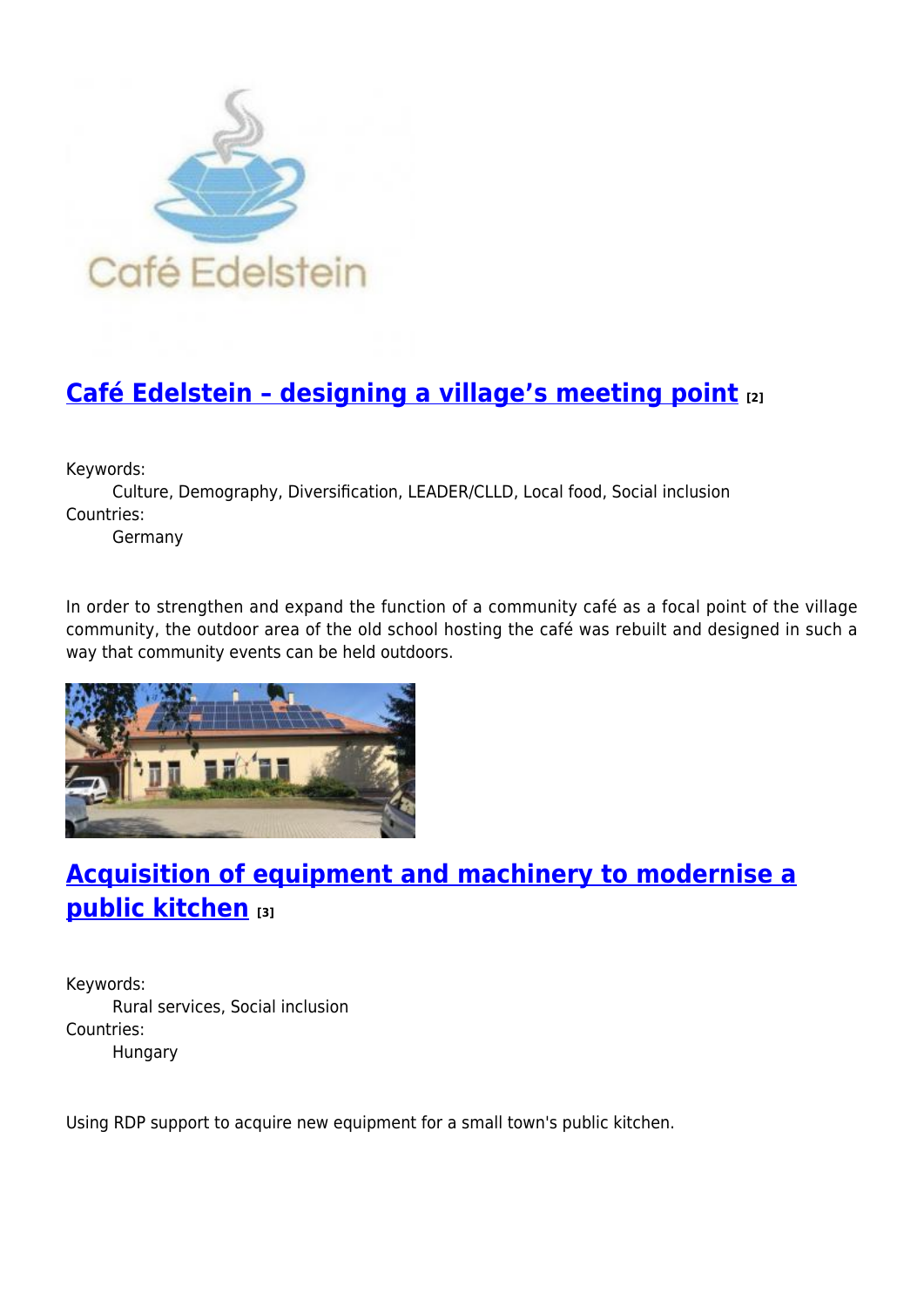

## **[Tackling Dementia in a rural area](https://enrd.ec.europa.eu/projects-practice/tackling-dementia-rural-area_en) [4]**

Keywords:

Demography, Healthcare, Rural services, Social inclusion Countries:

United Kingdom

A community centre used support from the rural development programme to enhance its services and premises in order not to exclude people with Dementia.



# **[Investments in domestic wastewater treatment solutions](https://enrd.ec.europa.eu/projects-practice/investments-domestic-wastewater-treatment-solutions_en) [5]**

Keywords:

Environmental protection, Local Development Strategy, Rural services, Water management Countries:

Hungary

An infrastructure investment to solve the problem of waste water treatment in a sparsely populated rural municipality.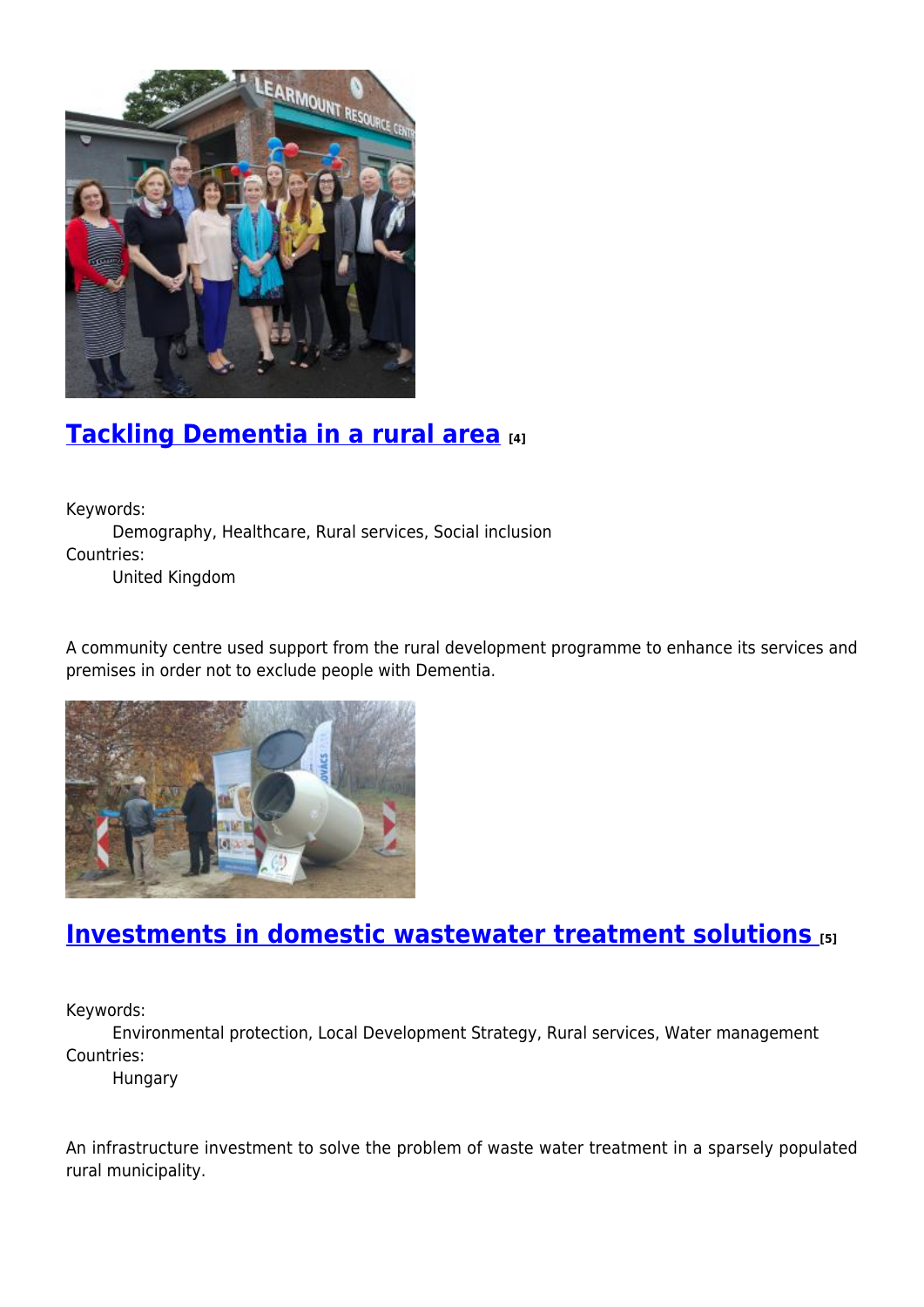

### **[Restoration of the Röcknitzbach stream](https://enrd.ec.europa.eu/projects-practice/restoration-rocknitzbach-stream_en) [6]**

Keywords:

Biodiversity, Climate, Environmental protection, Nature conservation, Protected areas, Water management

Countries:

Germany

A project addressing the Water Framework Directive, by restoring the natural flow of a stream, while preserving the local cultural heritage and protecting from floods.



### **[An on-demand rural bus service in rural Wales](https://enrd.ec.europa.eu/projects-practice/demand-rural-bus-service-rural-wales_en) [7]**

Keywords:

Rural services, Social inclusion, Social services Countries: United Kingdom

An on-demand local bus service, 'Bwcabus', tailored to the needs of rural passengers has helped improve accessibility, reduced car dependency and assisted in lifting rural communities out of deprivation.

#### **Source URL:**

https://enrd.ec.europa.eu/projects-practice/\_en?project\_keywords\_filter=19753&amp%3Bamp%3Bproject\_country=All &amp%3Bamp%3Bfield\_enrd\_prj\_measure\_tid=All&amp%3Bamp%3Bfield\_enrd\_prj\_focus\_area\_tid=All&amp%3Bamp %3Bf%5B0%5D=sm\_enrd\_eu\_countries%3AUnited%20Kingdom&amp%3Bf%5B0%5D=im\_field\_enrd\_prj\_focus\_area%3